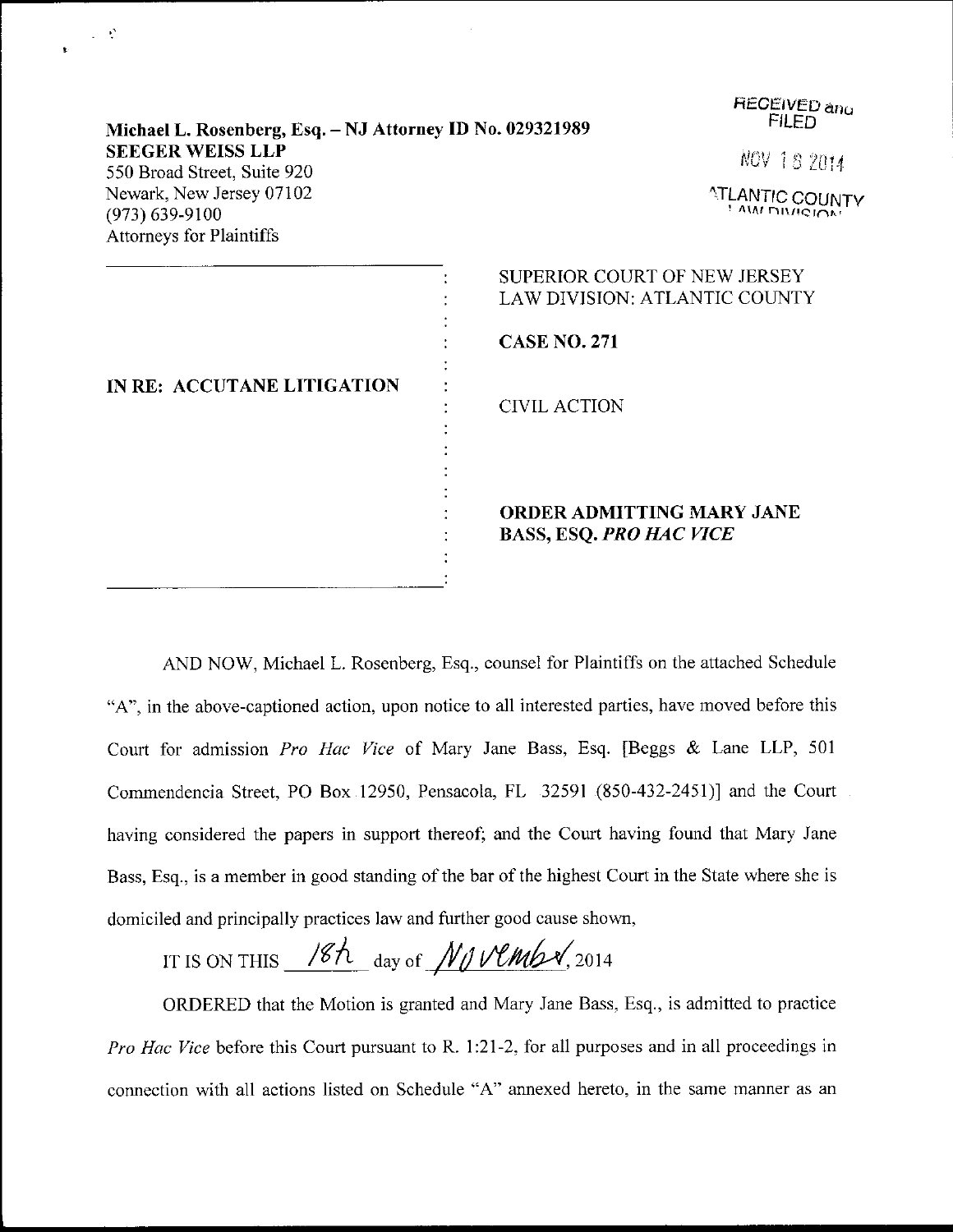attomey who is admitted to practice in this State and is domiciled and maintains an office for the practice of law in the State of New Jersey, provided that she shall:

- 1. abide by the Rules of Court for the State of New Jersey, including all disciplinary rules;
- 2. consent to the appointment of the Clerk of the Supreme Court as an agent upon whom service of process may be made for all actions against her and her firm that may arise out of her participation in this matter;
- 3. notify the Court immediately of any matter affecting her standing before this Court; and
- 4. have all pleadings and other papers filed in this Court signed by an attorney-atlaw of this Court employed by the firm of Seeger Weiss LLP, who shall be responsible for the conduct of Mary Jane Bass. Esq., and it is further

ORDERED Mary Jane Bass, Esq., shall make payment of fees as provided in the New

Jersey Rules of Court, R. 1:28-l(b), 1:28-2 and 1:28b-1(e), within thirty (30) days of the date of

this order, and it is further

ORDERED that the Clerk of this Court shall forward a copy of this Order to the

Treasurer of the New Jersey Fund for Client Protection; and it is further

**ORDERED** that copies of this Order shall be served by attorneys for Plaintiffs on the attached Schedule "A", upon counsel for the defendants within seven  $(7)$  days of the receipt thereof.

 $\gamma_{\mu\nu}$   $\beta$   $\beta$ 

THE HON. NELSON C. JOHNSON, J.S.C,